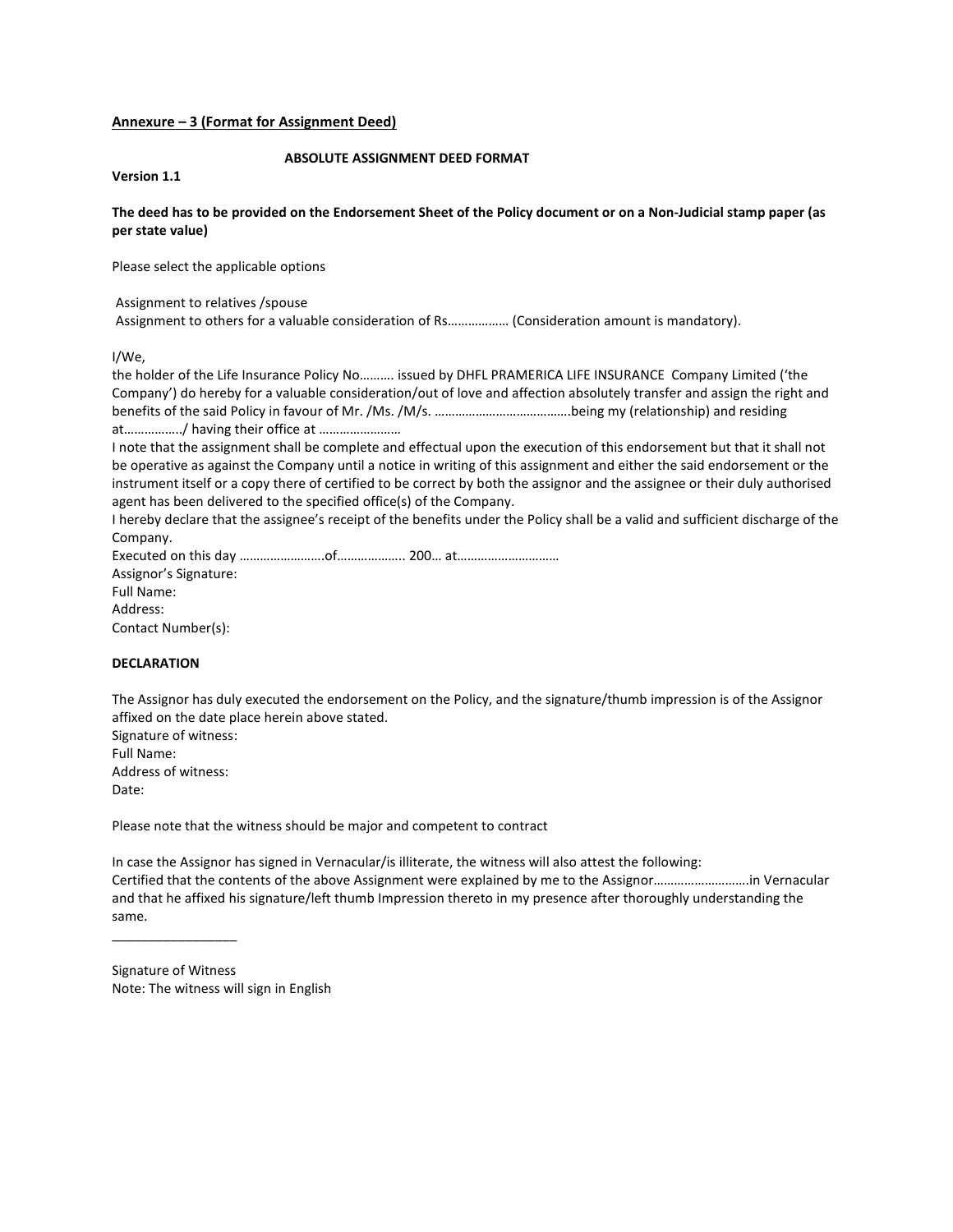## **FORMAT FOR NOTICE OF ASSIGNMENT**

(To be provided apart from the assignment deed)

**To DHFL PRAMERICA LIFE INSURANCE COMPANY LIMITED Re : Notice of Assignment under Section 38 of the Insurance Act, 1938.** 

Dear Sir,

Policy No: ………………………. Notice is hereby given that I/We …………………. have assigned the above Policy to Mr./Ms./M/s. (name of the assignee), whose address is..................on (date of assignment dd/mm/yyyy). I/We enclose the endorsement on the Policy/deed of assignment for registration of the assignment. **Details of the Assignee:**  Future premiums will be paid by: Assignee/ Assignor **Please return the enclosed Policy to:** Assignee /Assignor after registering the assignment in your books **All future correspondence will be made at the address of:** Assignee/Assignor **Contact Numbers for Assignee: \_\_\_\_\_\_\_\_\_\_\_\_\_\_\_\_\_\_\_\_\_\_\_\_\_\_\_\_\_\_\_\_\_\_**  The below details are mandatory only if Absolute Assignment has been made to an Individual and not to a Company/Trust/Institution: **Occupation:** …… **Identity Proof: Passport /PAN Card /Voter's Identity Card/ Others \_\_\_\_\_\_\_\_\_\_\_\_\_\_ Address Proof:** Telephone Bill/ Ration Card/ Electricity Bill/ Others \_\_\_\_\_\_\_\_\_\_\_\_\_\_\_\_\_\_\_\_ You are: Resident /Indian Non Resident Indian **Email Id: \_\_\_\_\_\_\_\_\_\_\_\_\_\_\_\_\_\_\_\_\_\_\_\_\_\_\_\_\_\_\_\_\_\_\_\_\_\_\_\_\_\_ Signature / thumb impression of Assignor Signature/thumb impression of Assignee (Company/bank stamp and signature of authorized (Company/bank stamp and signature of authorized Signatory if Assignor is a Company/bank) Signatory if Assignee is a Company/bank) Name: Name: Designation : (If assignor is a company/bank):** Designation: (If assignee is a **b Designation:** (If assignee is a **company/bank): Date: Date: CONDITIONAL ASSIGNMENT DEED FORMAT**  Version 1.1 **The Deed has to be provided on the Endorsement Sheet of the Policy document or on a Non-Judicial Stamp Paper (as per State Value)**  Please select the applicable options

Assignment to relatives /spouse Assignment to others for a valuable consideration of Rs.……………… (consideration amount is mandatory).

**DECLARATION**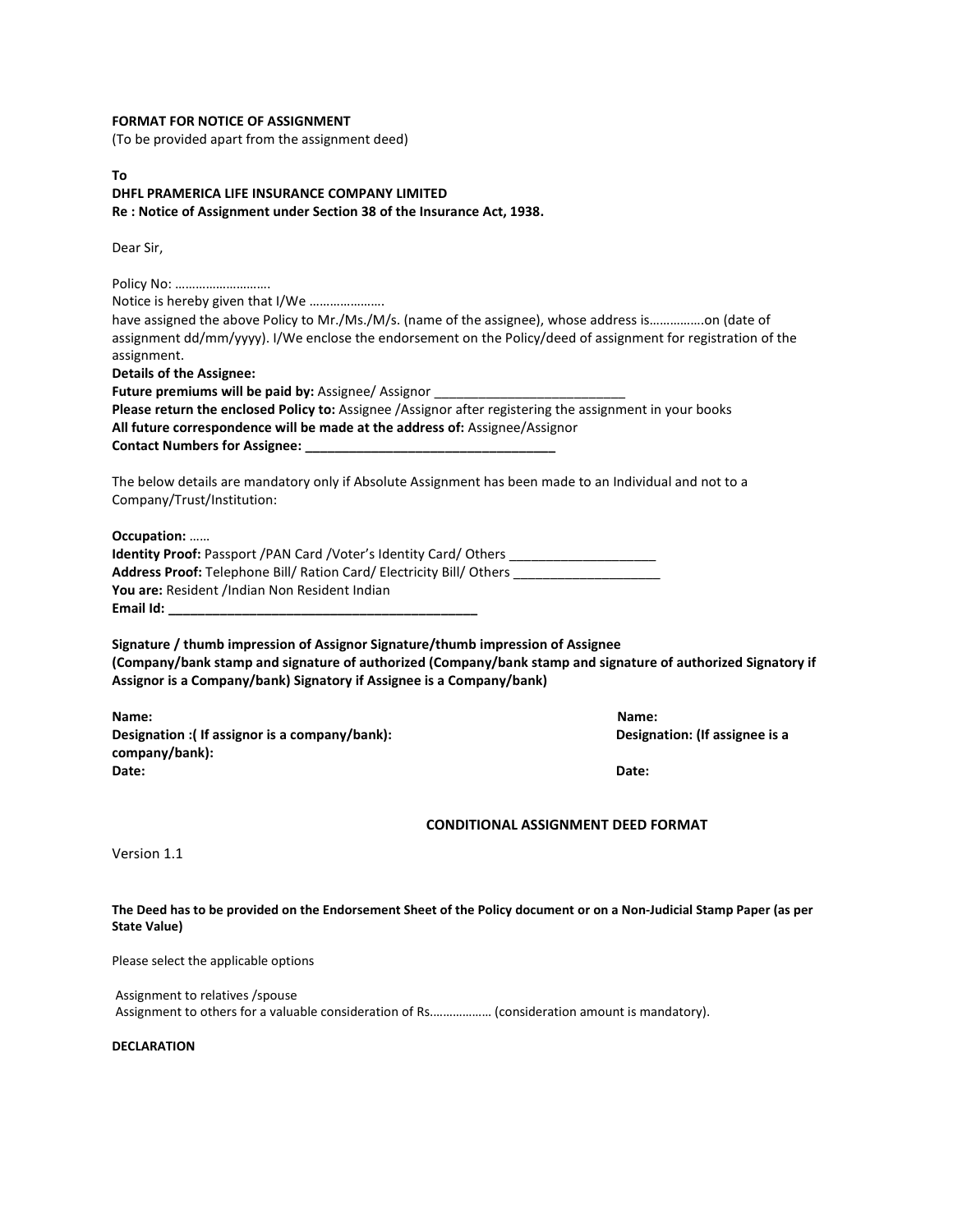I,……………………………. the holder of Policy of Life Insurance Policy No………... issued by DHFL PRAMERICA LIFE INSURANCE Company Limited ('the Company') do hereby transfer and assign the right and benefits of the said Policy in favour of Mr./Ms……………………………..being my (Relationship) and residing at…………………….

I note that the assignment shall be complete and effectual upon the execution of this endorsement but that it shall not be operative as against the Company untill a notice in writing of this assignment and either the said endorsement or the instrument itself or a copy there of certified to be correct by both the assignor and the assignee or their duly authorised agent has been delivered to the specified office(s) of the Company. I hereby declare that the assignee's receipt of the benefits shall be a valid and sufficient discharge of the Company. The assignment shall be subject to …………………………(will be have to be customized on a case to case basis) Executed on this ……………..day of ……………..20…. at………. Assignor's Signature

Full Name Address Contact Number(s)

#### **DECLARATION**

The Assignor has duly executed the endorsement on the Policy, and the signature/thumb impression is of the Assignor affixed on the date place herein above stated.

Signature of witness: Full Name of witness: Address of witness: Date:

 $\overline{\phantom{a}}$  , where  $\overline{\phantom{a}}$ 

Please note that the witness should be major and competent to contract In case the Assignor has signed in Vernacular/is illiterate, the witness will also attest the following: Certified that the contents of the above Assignment were explained by me to the Assignor……………………….in Vernacular and that he affixed his signature/left thumb Impression thereto in my presence after thoroughly understanding the same.

Signature of Witness Note: The witness will sign in English Date: DLF PRAMERICA LIFE INSURANCE Company Limited